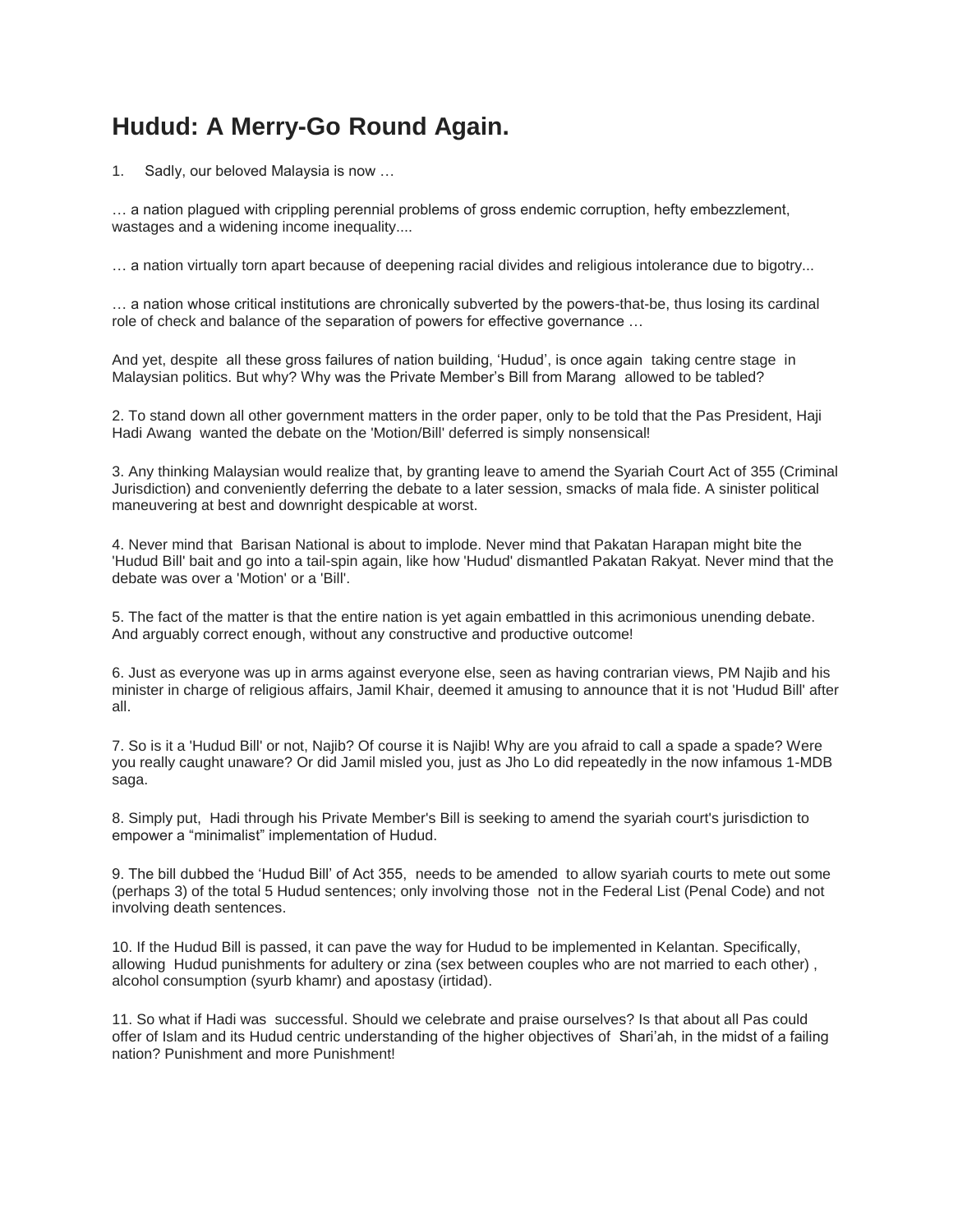12. This truly epitomises the typical 'intellectual paralysis' of the first generation Islamist political parties that have deluded the minds of the undiscerning Muslims. Such political posturings have been criticised by many contemporary Muslim intellectuals.

13. I have also said it on numerous occasions. I will repeat myself, fully knowing that l will again be villified and ostracised as 'liberal and infidels' by God knows who.

14. The time has come for all discerning Muslims and their organisations to pronounce it loud and clear to all Malaysians, nay the entire world, of what lslam truly stands for, beyond the punitive aspect of the Shari'ah.

15. Parti Amanah Negara (Amanah) will continue to relentlessly advocate for the Higher Objectives of the Shari'ah (Maqasid Shari'ah), to address the national failures and move forward towards nation re-building.

16. To embrace the true embodiment of 'lslam as a Mercy unto all Mankind', (Rahmatan liL 'Aalamin), Amanah foremost upholds and strongly advocates for the imperative of "Human Dignity" (Karamah Insaniyyah) as fundamental to debunk all forms of discrimination based on race, faith, religion and political affiliations.

17. Amanah advocates the principles of Justice and Equality (Al' Adl wa al-Musaawa), in both Responsibility and Opportunity for every citizen in the entire nation, to be observed and institutionalised, without any prejudice and discrimination. The Prophet Muhammad (peace be upon him) pronounced this very 'revolutuonary' precept and commitment in his Medina Constitution.

18. Only when the recognition of the 'Dignity of Man' is institutionalized in political governance, will the other 'Higher Objectives of Shari'ah ,namely the protection and preservation of Faith (Hifzul Deen), Life (Hifzul Nafs), Intellect (Hifzul Aqal), Progeny (Hifzul Nasab) and finally the protection of Property (Hifzul Maal); be meaningful and operational within a policy construct of enhancing a 'Just and Equitable Development'.

19. Whilst recognising the appropriate roles of 'Punishment and Prohibtion' in Islam, Amanah is very wary and opposed to the over-emphasis of such an orientation of presenting Islam and its Shari'ah (legal reductionism), as it reduces Islam to a 'way of life' based on a rigid 'dos and donts' and finally becoming 'Talibanic' into 'coercion and policing'.

20. Submission in Islam must be based on conviction, knowledge and free-will and not through legal acts of coercion, which invariably breeds ignorance, hypocrisy and dishonesty, human ailments which lslam endeavours to eliminate.

21. Amanah's progressive and systemic view of the Maqasid Shari'ah additionally calls for Islam to be fundamentally hinged on its imperatives of Securing and Protecting of Justice and Freedom (Hifzul 'Adalah wa Hurriyah) for all mankind as advocated by the great 20th century thinker Ibn Ashur's treatise on Maqasid Shari'ah.

22. Pas is at liberty to adorn any clothing from Arabic jubah and turbans to Malay songket and tanjak and brandish the longest keris. We could only wish them well.

23. But whenever Pas retrogresses into championing the doctrine of 'Malay-Muslim Supremacism' (Ketuanan Melayu-Islam) and now reducing Islam to merely Hudud and Punitive Laws, fellow Malaysians can rest assured that Amanah and its Coalition Partners, Pakatan Harapan(PH), will lump Pas together with their new found ally, Umno-BN, as our political nemesis.

24. While Pas President had time and again repeated the position of assuming the 'advisory' role to the Najib-BN's government, inadvertently maintaining Najib's status-quo, Amanah and Pakatan Harapan in coalition with civil society shall intensify and mount a serious challenge for Change and Reforms.

25. Distortions and subversions of the system, driven by greed and dishonesty are the underlying reasons for the endemic rent-seeking activities, monopolies and corrupt practices. Amanah calls for an immediate systemic